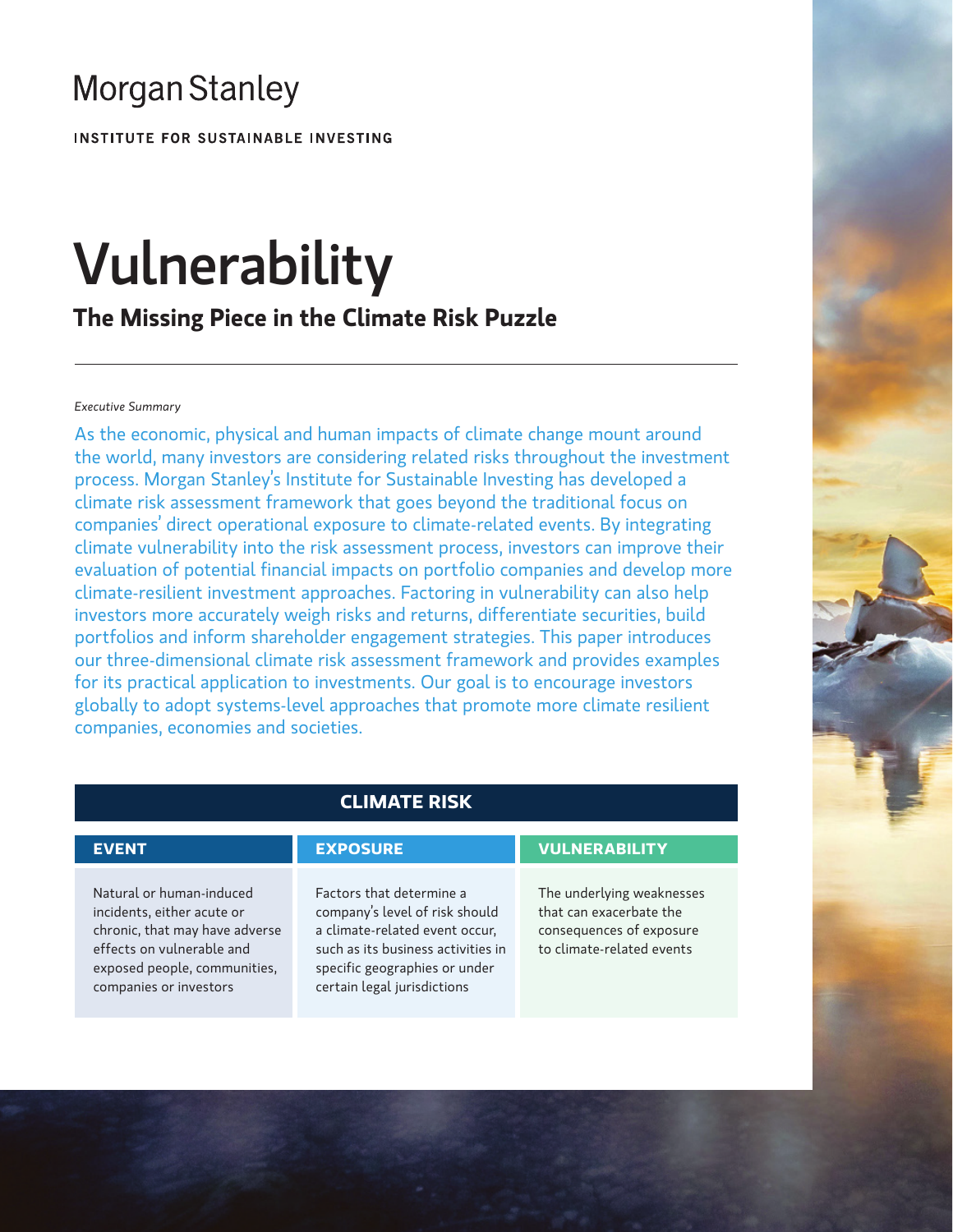# Introduction

As climate change intensifies, so do the potential impacts it presents to businesses, investors and the global economy. These impacts stem not only from the physical risks of climate change, but also from the risks associated with the transition to a low-carbon economy.

Developing a comprehensive understanding of these impacts becomes increasingly important as the economic costs of climate change grow and global action accelerates. The 2015 Paris Agreement emphasizes the scale of action needed to limit global temperature rise to 2 degrees Celsius above pre-industrial levels and strengthen the ability of countries to deal with the impacts of climate change. Realizing the Agreement's overarching goals also presents opportunities given the need to mobilize trillions of dollars of investment to reduce greenhouse gas (GHG) emissions and adapt to the effects of climate change already underway.

This report offers investors a series of insights and considerations to evaluate climate change-related risk and opportunity throughout the investment process. It presents a three-dimensional risk assessment framework that can inform climate-resilient investment strategies. Integrating climate vulnerability into the risk assessment process can help identify key opportunities to mobilize the financial resources necessary to make businesses and the economy more resilient.

# **Defining Climate Risk, Opportunity and Resilience**



# **CLIMATE CHANGE RISKS**

The Financial Stability Board's Task Force on Climate-Related Financial Disclosure (TCFD) considers climate change's direct and indirect impacts from two angles:

- **Transition risk** encompasses the policy and legal, technology, market and reputational changes to organizations stemming from the transition to a low-carbon economy.
- **Acute physical risk** refers to the harms created by single events such as extreme weather events like cyclones, wildfires and floods, while **chronic physical risk** refers to the changes in natural cycles and climate patterns over longer time periods.<sup>1</sup>



# **CLIMATE CHANGE OPPORTUNITIES**

Mitigating and adapting to the potential impacts from climate change creates opportunities for new products and services that help to manage transition and/or physical risks. These include, but are not limited to, increased revenue due to demand for low-carbon products and services or enhanced competitive position due to shifting consumer preferences.



# **CLIMATE RESILIENCE**

Climate resilience incorporates both mitigation and adaptation: mitigating the impacts of climate change that can be avoided and adapting to those that can't. The Intergovernmental Panel on Climate Change (IPCC) defines resilience as "the capacity of social, economic and environmental systems to cope with a hazardous event, trend or disturbance, responding or reorganizing in ways that maintain their essential function, identity and structure, while also maintaining the capacity for adaptation, learning and transformation."<sup>2</sup>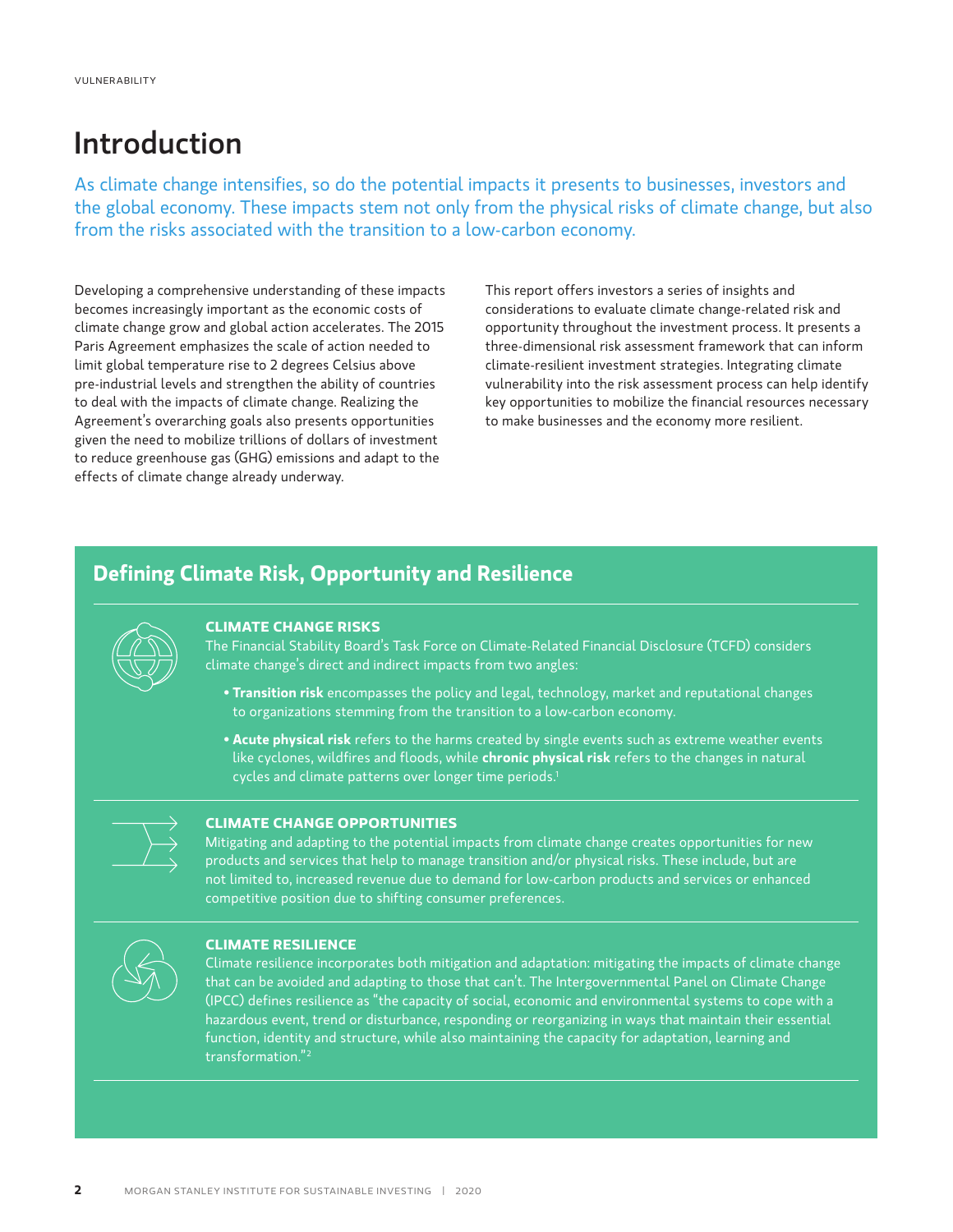# **Climate Risk and Economic Impacts**

Climate change-related events are growing more severe and causing greater economic damage than ever before. From 2016 through 2018, weather and climate disasters have caused over \$630 billion worth of economic damage worldwide (Figure 1).<sup>3</sup> In 2019 alone, the United States experienced 14 weather and climate disasters with losses greater than \$1 billion, totaling \$45 billion in costs to the economy.<sup>4</sup>

Looking to the future, models point to a range of significant costs associated with climate change. Analysis by Mercer estimates the cumulative global cost of climate change-related impact on the environment, health and food security will reach between \$2 trillion and \$4 trillion by 2030.5 More recent assessments published in the journal *Nature* suggest costs to the market value of global financial assets could be as high as \$24.2 trillion under worst-case scenarios.6 Recent activity from financial regulators signals greater appreciation of climate change as a systemic financial risk. In April 2019, the Bank of England's Prudential Regulation Authority (PRA) issued a

supervisory statement calling for banks and insurers to enhance their approaches to managing the financial risks from climate change.7 In its 2019 report, "A Call for Action: Climate Change as a Source of Financial Risk," the Network of Central Banks and Supervisors for Greening the Financial System (NGFS)—a group of Central Banks and Supervisors with more than 50 members from around the world—identified climate change as a unique source of structural change affecting the financial system. The report concluded that asset valuations do not fully reflect climate-related risks.8

Ratings agencies are also incorporating climate related-risks into their analysis. S&P Global Ratings found that between July 2015 and August 2017, environmental and climate change factors resulted in a change of rating, outlook or action by their analysts in 106 cases.<sup>9</sup> In 2019, Moody's issued a draft scoring framework for assessing transition risk as a distinct subset of climate risks.10





Source: *NatCatSERVICE*, Munich Re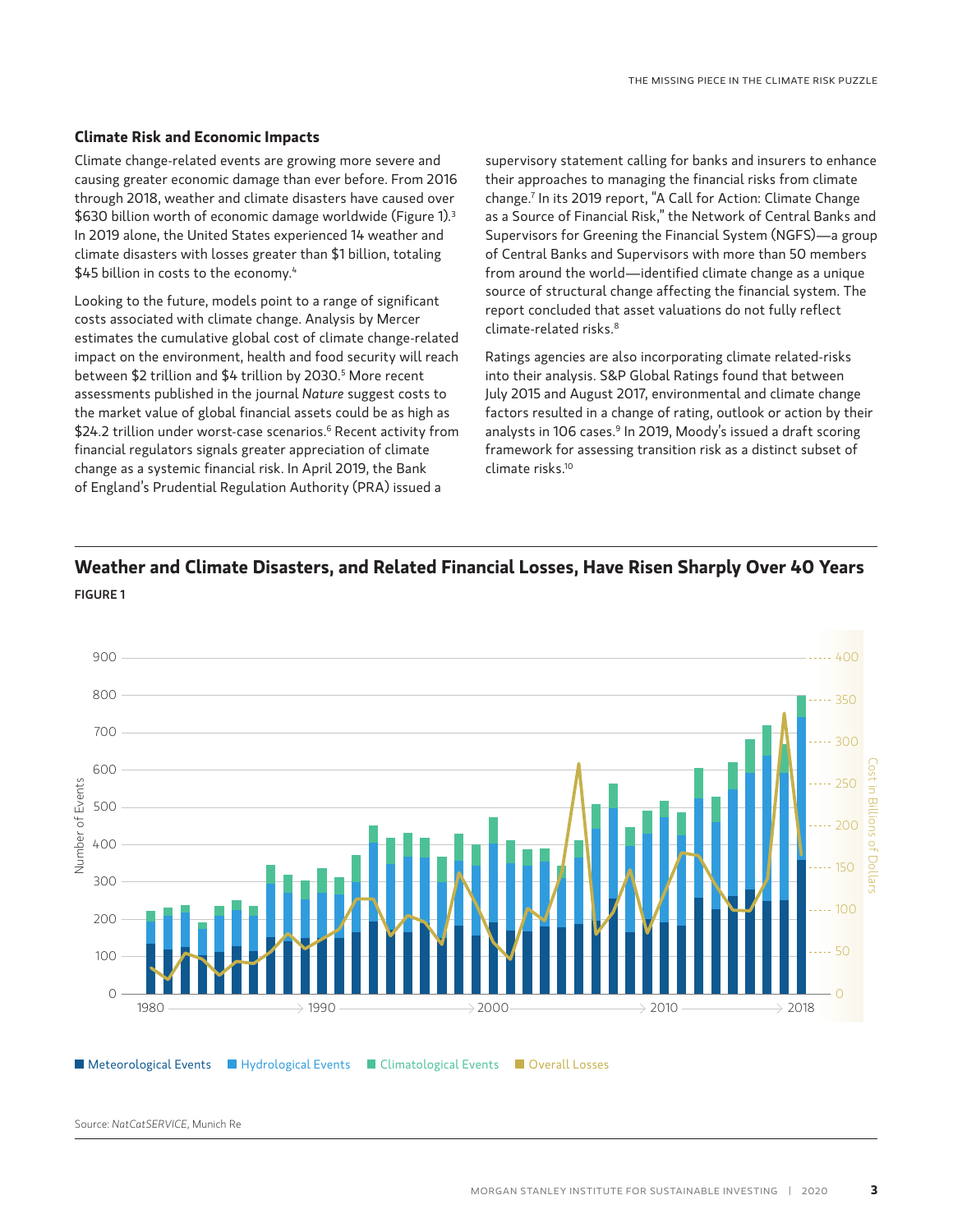**Individual and Institutional Investors Increasingly Seek to Address Climate Change** FIGURE 2



# **Climate Change Opportunities and Resilience**

Soaring investor interest in climate change provides an additional proof point that the market is actively taking climate change impacts more seriously. The Morgan Stanley Institute for Sustainable Investing's recent investor surveys show that asset owners and individual investors are doing more to integrate climate change into their investment decision making (Figure 2).

With these trends in mind, it is our view that the time for investors to develop a more comprehensive understanding of climate-related risk—and by extension, an understanding of opportunities to support climate resilience—has arrived. Building climate resilience by enhancing the ability of corporations to adapt to climate change can bolster the long term value of investor portfolios while yielding a broad range of economic benefits.

Resilient companies will be better able to anticipate, avoid, accommodate and recover from climate-related risks internally and across their value chains. They can help mitigate financial losses by being prepared for climate change impacts and support greater business continuity and customer retention through climate-resilient infrastructure and practices. They can also maintain supply chain integrity by building the adaptive capacity of upstream resources including their workforce, and therefore retain profitability when less prepared competitors suffer from such events. These benefits may accrue to investors in the form of less volatile investment performance.

When pursued at scale, the actions of climate-resilient businesses can contribute to a more resilient global economy, moderating harm to socio-ecological systems from disruptive climate impacts and driving improved development outcomes.<sup>11</sup>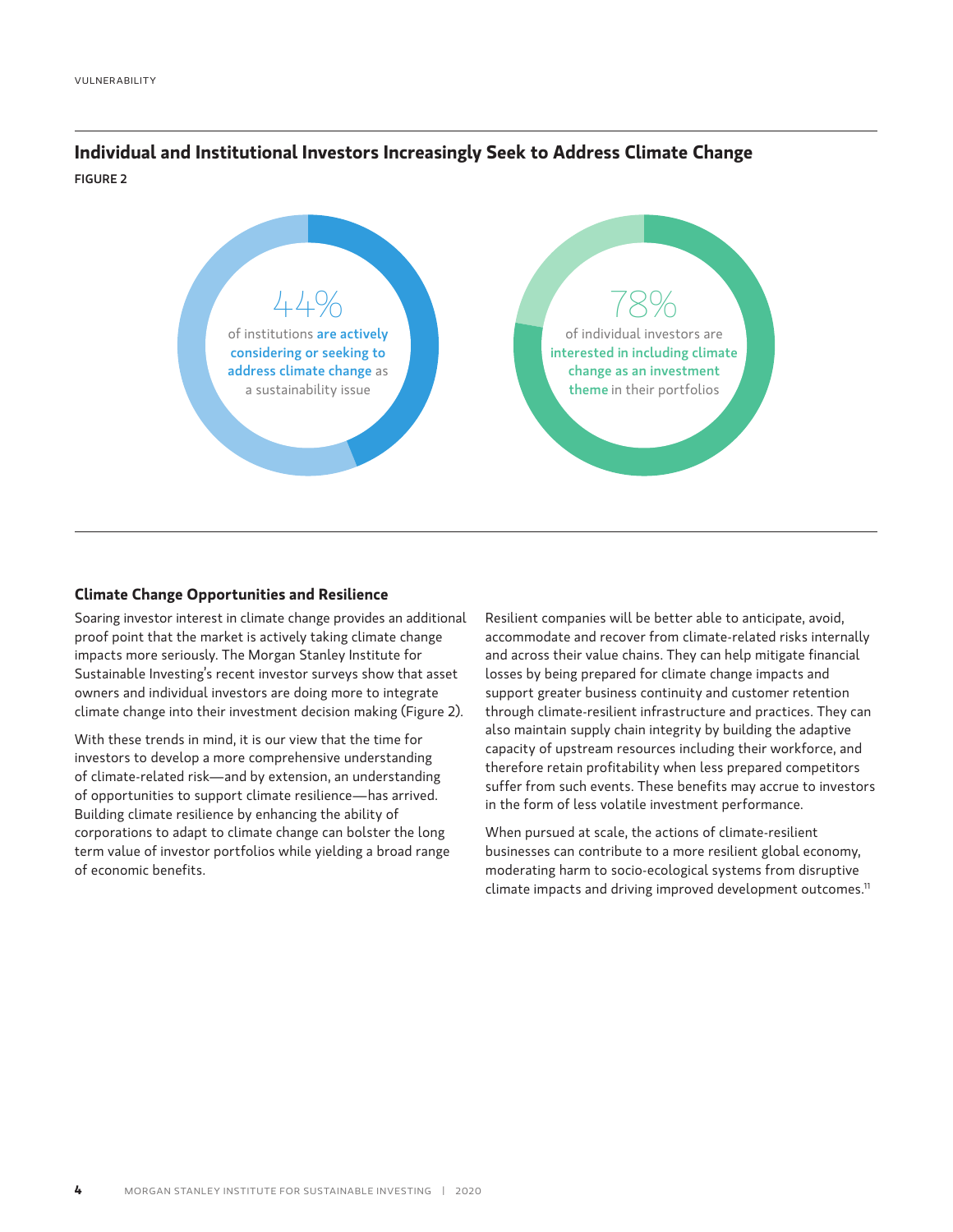For example, in "Weathering the Storm: Integrating Climate Resilience into Real Assets Investing," Morgan Stanley Real Assets Research & Investing and the Morgan Stanley Institute for Sustainable Investing demonstrated how resilience has emerged as an important consideration for investing in real assets. The report notes the opportunities that investing in resilience provides for achieving high returns through "cost reductions (lower operating costs and averted damage), revenue growth (enhanced reputation, increased occupancy rates) and higher asset value."12

Across the many sectors impacted by climate change, enhancing climate resilience presents investors with significant opportunity. Demand for products and services that mitigate GHG emissions or support greater adaptation to a warmer world is expected to rise as the transition to a low-carbon economy accelerates. Investors will play an important role in mobilizing the capital markets to help scale innovative solutions, and persuading companies to adapt their businesses to succeed in a carbon-constrained future.

The nonprofit CDP examines climate-related opportunities in their 2019 report "Major Risk or Rosy Opportunity: Are companies ready for climate change?" Responses to CDP's 2018 Climate Change Questionnaire from 225 of the world's 500 largest companies indicate that these opportunities represent over \$2.1 trillion in potential financial impacts.13

While a majority of companies reporting to the CDP framework also identified potentially significant climaterelated risks, these assessments remain particularly narrow in scope. Most companies only identified potential risks to their direct operations and not to their customers or supply chains.14 Accounting for such indirect risk exposure can help companies and investors identify key climate change-related vulnerabilities.

The Morgan Stanley Institute for Sustainable Investing's 3D climate risk assessment framework, described on the following pages, is designed to help companies and investors bridge this gap and broaden their understanding and estimation of climate change risks overall.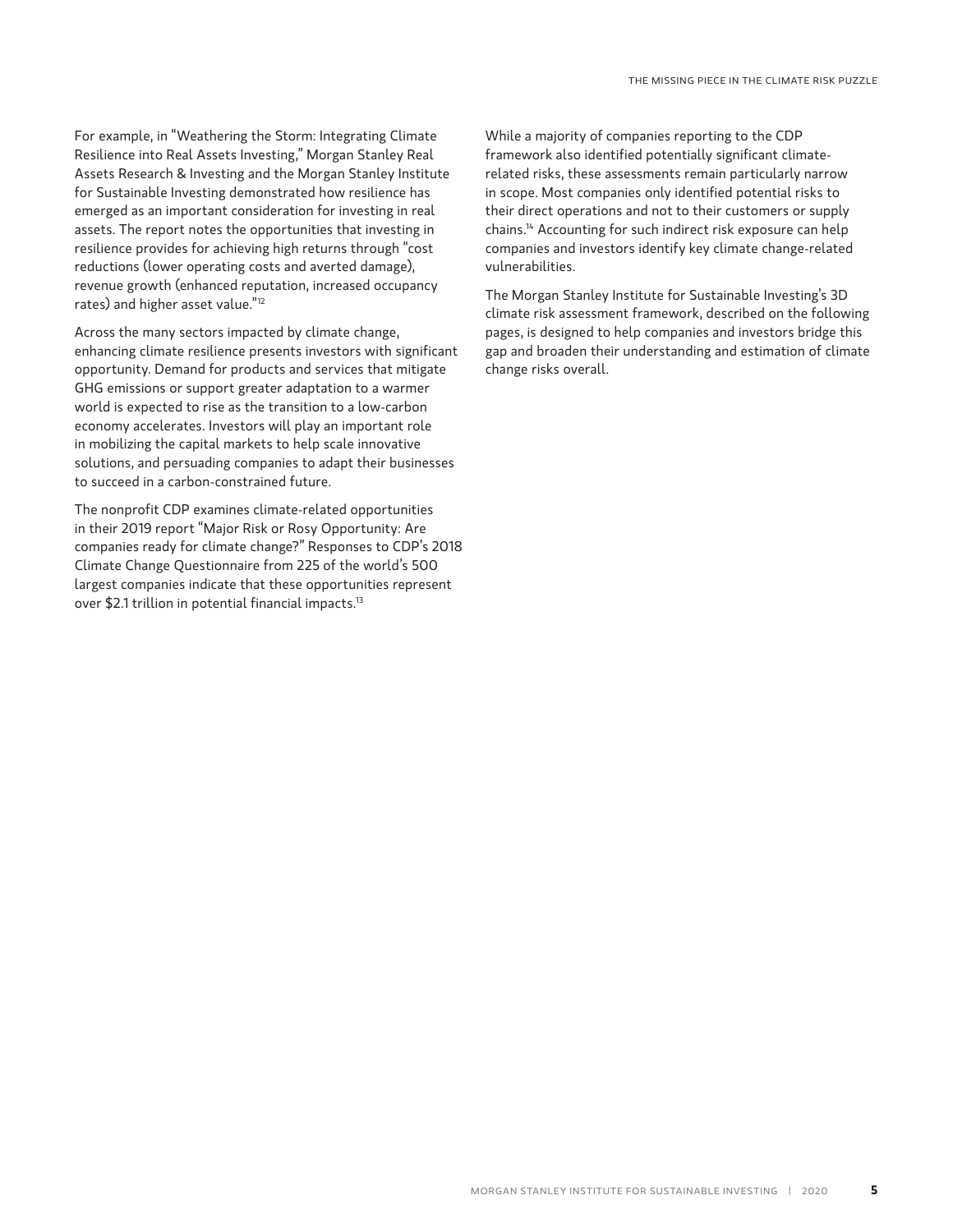# A Three Dimensional Approach to Assessing Climate Risk

Developing a thorough understanding of climate change risk will help investors make more informed investment decisions. Evaluating vulnerability is critical to understanding a company's climate risk because it helps identify how exposure to climate-related events will manifest as financial impacts. Two companies with similar exposure to a climate-related event may not face the same level of risk and financial impact; the differentiation is driven by their respective vulnerabilities, which may or may not extend beyond their direct operations. Current assessment approaches often narrowly focus on firms' direct operations and fail to consider indirect impacts to their employees, local communities, customers and supply chains. This can lead companies and investors to underestimate their climate-related vulnerabilities and exposure to systemic risks that are costly to the economy.15

> **CLIMATE RISK**

In 2012, the Intergovernmental Panel on Climate Change (IPCC) introduced a new approach to managing physical climate risk. Adopted by the climate science and policy communities, it defines physical climate risk in terms of hazards, exposure and vulnerability. Most companies and investors, however, have not adopted this comprehensive approach to assessing climate

risk. To facilitate its uptake, the Morgan Stanley Institute for Sustainable Investing has adapted and expanded the IPCC's three-dimensional assessment framework so that it can be more readily used by investors and applied to both transition risk and physical risk. Our approach defines climate-related risk in terms of events, exposure and vulnerability.

# **EXPOSURE**

Factors that determine a company's level of risk should a climate-related event occur, such as its business activities in specific geographies or under certain legal jurisdictions

# **EVENTS**

Natural or human-induced incidents, either acute or chronic, that may have adverse effects on vulnerable and exposed people, communities, companies or investors

# **VULNERABILITY**

The underlying weaknesses that can exacerbate the consequences of exposure to climate-related events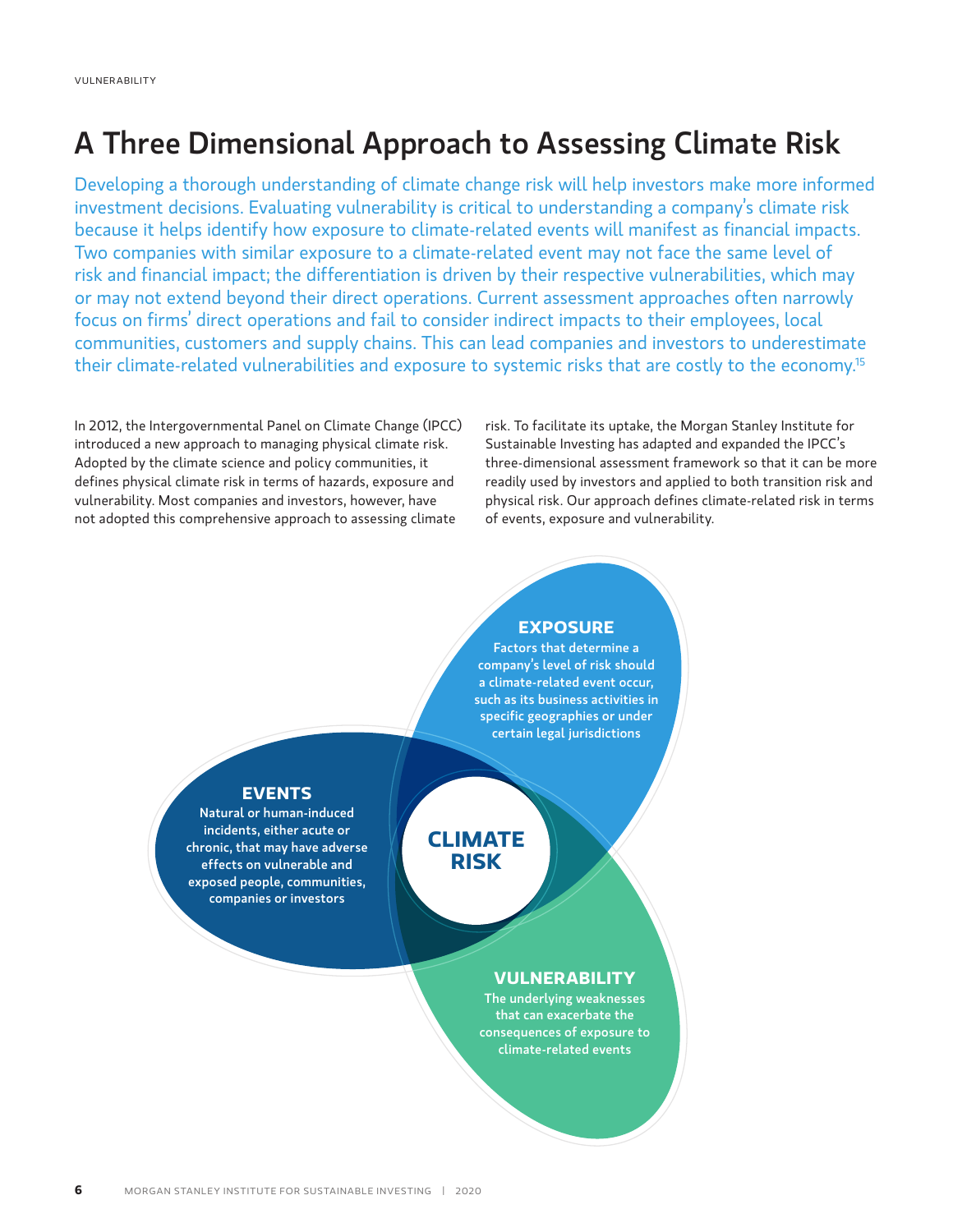| <b>CLIMATE RISK</b>                  |                                                                                                                                                                                 |                                                                                                                                                                                                    |                                                                                                               |
|--------------------------------------|---------------------------------------------------------------------------------------------------------------------------------------------------------------------------------|----------------------------------------------------------------------------------------------------------------------------------------------------------------------------------------------------|---------------------------------------------------------------------------------------------------------------|
|                                      | <b>EVENT</b>                                                                                                                                                                    | <b>EXPOSURE</b>                                                                                                                                                                                    | <b>VULNERABILITY</b>                                                                                          |
| <b>Definition</b>                    | Natural or human-induced<br>incidents, either acute or chronic,<br>that may have adverse effects<br>on vulnerable and exposed<br>people, communities, companies<br>or investors | Factors that determine a<br>company's level of risk should<br>a climate-related event occur,<br>such as its business activities in<br>specific geographies or under<br>certain legal jurisdictions | The underlying weaknesses<br>that can exacerbate the<br>consequences of exposure<br>to climate-related events |
| <b>Transition Risk</b><br>(Examples) | Implementation of a price on<br>GHG emissions (acute)                                                                                                                           | Portion of a company's business<br>operations or supply chain covered<br>by GHG emissions regulations                                                                                              | GHG emissions intensity                                                                                       |
|                                      | Falling cost of energy storage<br>technologies (chronic)                                                                                                                        | Portion of a company's product<br>portfolio at risk of substitution                                                                                                                                | Lack of capital investments<br>made or planned to mitigate<br>technological disruption and<br>displacement    |
| <b>Physical Risk</b><br>(Examples)   | Hurricanes (acute)                                                                                                                                                              | Location of a firm's key<br>manufacturing facilities                                                                                                                                               | Poorly maintained municipal<br>transportation infrastructure<br>limiting access to/from facilities            |
|                                      | Drought (chronic)                                                                                                                                                               | Key agricultural commodity<br>suppliers located within drought<br>prone areas                                                                                                                      | Seniority of suppliers' surface<br>water and groundwater rights                                               |

# **Value of the Three-Dimensional Assessment Framework for Investors**

The three-dimensional climate risk assessment framework encourages the application of systems-level thinking when considering climate change from an investment perspective. While climate change is a systemic issue affecting 93% of the capital markets or \$27.5 trillion,<sup>16</sup> climate-related risk assessment approaches tend to be operations-centric and narrowly focused on exposure to a limited set of transition and/ or physical events. Given the interrelated nature of companies, their supply chains, the communities they operate in and infrastructure they rely on, these approaches can lead investors to underestimate or misunderstand climate-related risks.

Our three-dimensional assessment framework helps illuminate the multi-faceted, and often unexpected, vulnerabilities companies face based on the systems they are exposed to, are a part of, or operate within. This perspective encourages deeper scrutiny of climate risk and a broadening of the scope of climate-related considerations, such as indirect risks and opportunities across supply chains.

Applying the framework can help investors differentiate between companies that may have comparable levels of exposure to similar climate events. Including vulnerability as a key climate risk consideration can help investors select securities, build portfolios and inform shareholder engagement strategies.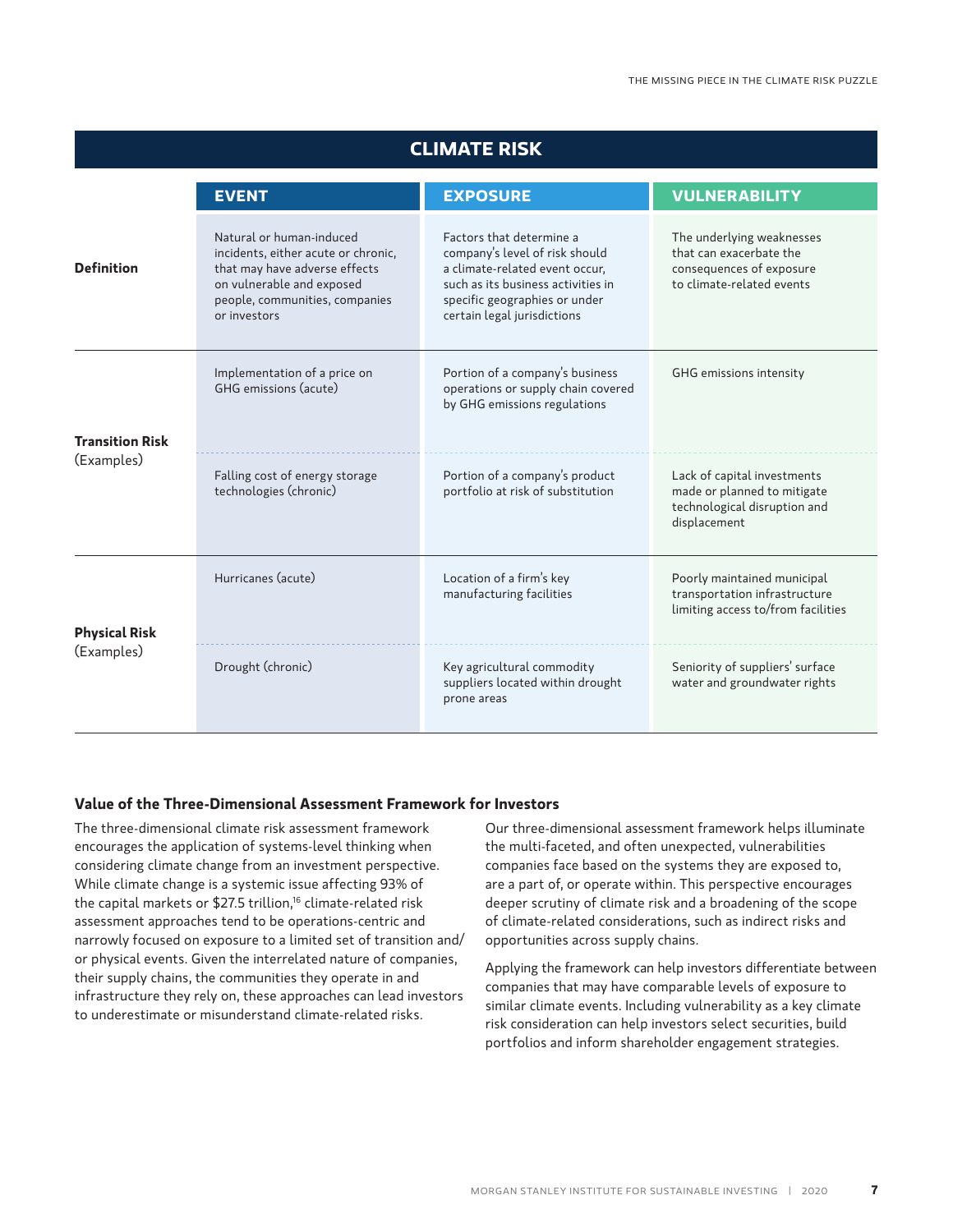### **Event**

In the climate change context, 'events' that can impact portfolio companies cover a wide range of potential acute or chronic incidents, both natural and human-induced (Figure 3).<sup>17</sup> Transition events are closely associated with reducing GHG emissions ushering in a low-carbon economy. Acute transition events, like the implementation of a GHG emissions pricing policy, occur at distinct points in time, whereas chronic transition events, such as the commercialization of nextgeneration energy storage technology, take place gradually over decades. Similarly, physical events encompass both acute weather hazards such as cyclones and floods, and chronic climate change impacts such as sea level rise or drought.

Determining the types of climate-related events that can occur and their likelihood, are important first steps for investors conducting thorough assessments of climate-related risks in their portfolios. Is it likely for a price to be imposed on GHG emissions within a certain country or region over the next three to five years? Would it take the form of an economy-wide tax or a sector-specific emissions trading scheme? Do cyclones or forest fires occur within a certain region? What is the likelihood in a given year? Are they expected to occur more frequently as the climate changes?

# **Thorough Assessments of Climate Risk Starts with Understanding Climate-related Events** FIGURE 3



Source: Adapted from *City Climate Hazard Taxonomy: C40's classification of city-specific climate hazards*, C40 Cities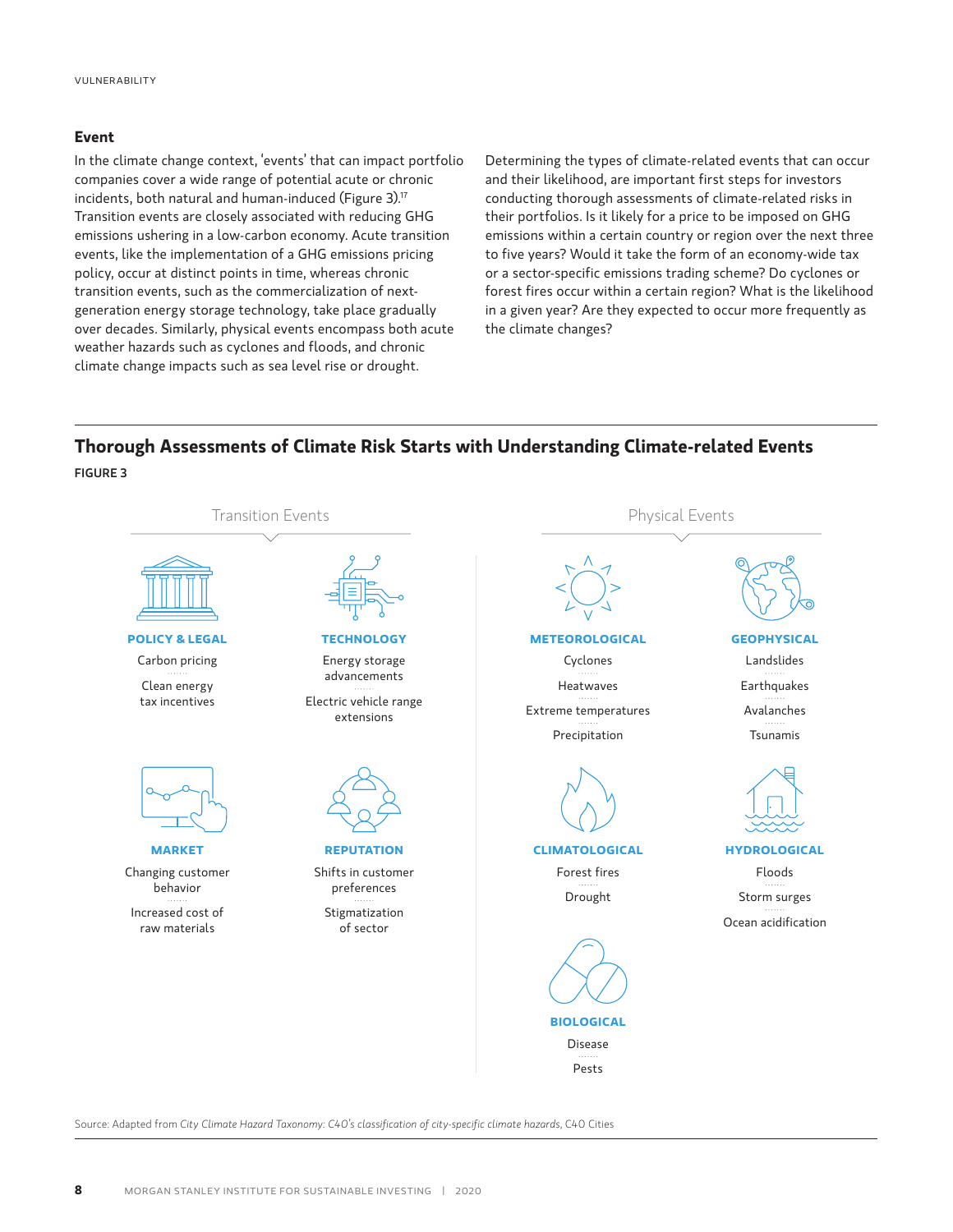# **Exposure**

'Exposure' refers to the factors that determine whether or not a company will be impacted should a climate-related event occur. For transition risk, these factors may include direct (scope 1) or indirect (scope 2 and 3) GHG emissions, the sector or industry in which a company operates, and the legal jurisdiction of its operations and supply chains.

In the context of physical risk, exposure generally refers to the inventory of company-relevant elements in a geographical area prone to physical climate-related events. The presence of people, livelihoods, environmental resources and infrastructure, as well as economic, social or cultural assets helps determine physical risk exposure.23

# **Vulnerability**

'Vulnerability' describes the likelihood of adverse effects on companies due to the impact of climate-related events on people, ecosystems, biodiversity, economic sectors, cities, regions, and supply chains. Assessing vulnerability is a process of identifying and evaluating the underlying weaknesses that can exacerbate the consequences of exposure to climaterelated events.24

In the context of a transition event such as a GHG emissions pricing policy, factors affecting a company's vulnerability could include its GHG intensity or capital investments made or planned that do not align the business with science-based GHG emissions reduction targets. The financial impact of a GHG emissions pricing policy can vary significantly across companies in the same industry depending on the emissions intensity of their direct and indirect operations.

GHG-intensive companies will be more heavily affected by such policies and could potentially lose their competitive advantage over more GHG-efficient peers.

For physical events such as hurricanes or flooding, these factors could include whether a flood-zone located asset is raised or not, or the condition of the municipality's transportation infrastructure. While a company might harden the infrastructure of a key facility to weather a severe storm, if its workers cannot commute to work due to road damage or lack of power, it may still be forced to curtail production.

Developing a thorough understanding of climate vulnerability can also help identify investment opportunities where more resilient, better-prepared companies have the potential to outperform their peers as climate change risks grow.

# **Assessing Exposure: Hurricanes and the U.S. Atlantic and Gulf Coasts**

While the frequency and severity of North Atlantic hurricanes over the last 30 years has increased,<sup>18</sup> the number that have made landfall in the Continental U.S. has remained mostly stable since 1900.<sup>19</sup> Their economic impacts, however, have risen significantly in recent decades due to increases in exposure along the U.S. Atlantic and Gulf Coasts. These areas have experienced increases in population, housing and wealth at rates faster than the national average. Economic damage during the 2017 storm season "was among the costliest ever recorded on a nominal, inflation-adjusted and normalized basis."20

As climate change continues and coastal waters warm, these areas are likely to experience more severe, energy-charged hurricanes in the future.<sup>21</sup> But even if these changes in frequency and intensity do not materialize, "losses from future hurricanes have the potential to dwarf those of the past based on societal changes alone."22

Investors evaluating their exposure to hurricanes could start by understanding the value of their portfolio holdings' physical assets in hurricane-prone areas and whether these assets have appropriate insurance coverage. How critical are these assets to the direct and indirect business operations of holding companies? Are they covered by multi-peril policies? Do the policies include business interruption insurance? Determining exposure is a prerequisite to understanding vulnerability and gaining a comprehensive view of climate-related risk in order to inform portfolio decision making.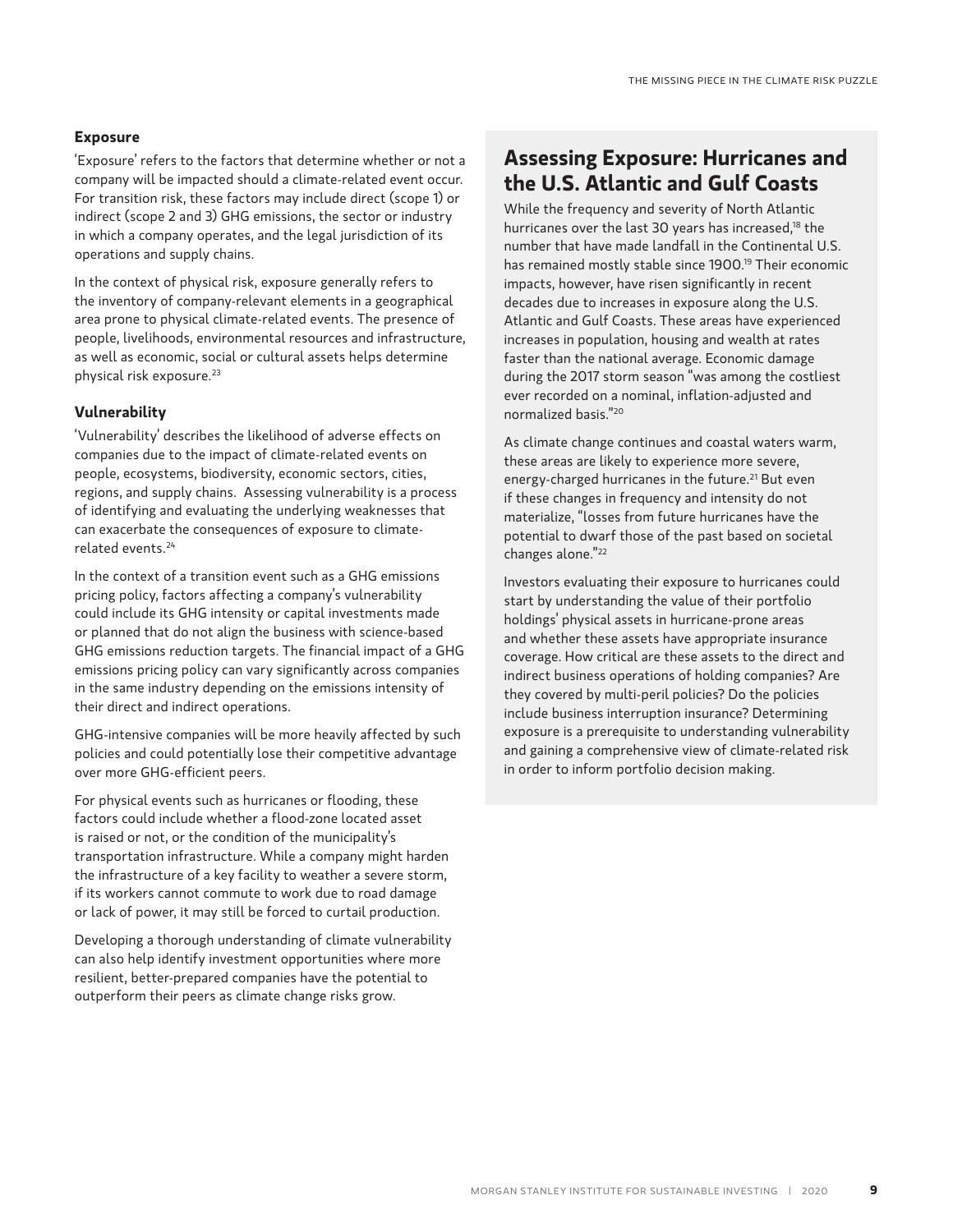# **Assessing Vulnerability: Hurricanes and the U.S. Atlantic and Gulf Coasts**

Two distinct vulnerabilities can exacerbate the economic consequences of increased hurricane exposure along the U.S. Atlantic and Gulf coasts:

## **CONSTRUCTION QUALITY AND EFFICIENCY OF BUILDING CODES**

Following hurricanes Harvey, Irma and Maria in 2017, damage assessments found structures built in accordance with the latest standards and at proper elevations sustained less damage than older structures. "In Texas, the worst flood damage from Harvey often occurred to older-built structures constructed at ground level; while in Florida, structures built prior to current stringent codes developed after Hurricane Andrew (1992) performed much more poorly in areas where Irma's radius of maximum winds occurred."25

# **INSURANCE COVERAGE**

When Hurricane Harvey made landfall in Texas in August 2017, there were only 5.1 million active National Flood Insurance Program (NFIP) policies in the U.S, the fewest since 2005. This decline in insurance coverage, coupled with increased exposure along the Gulf coast, helps explain why only 30 percent of the category 4 hurricane's huge economic impacts (approximately \$100 billion) were covered by insurance.26

While insurance can help reduce climate vulnerabilities, an over reliance on insurance can become its own vulnerability. As the climate continues to change, access to cost-effective coverage can vary significantly year to year. Homeowners exposed to wildfire risk in California are experiencing this firsthand as insurance companies increase insurance premiums or refuse to renew policies altogether.<sup>27</sup>

Assessing a company's vulnerabilities to climate-related events can help investors determine how disruptive they would be to direct and indirect business operations, and whether the company maintains an advantage over its peers. It also provides an opportunity for thoughtful dialogue with company leaders on methods to improve climate-related risk management.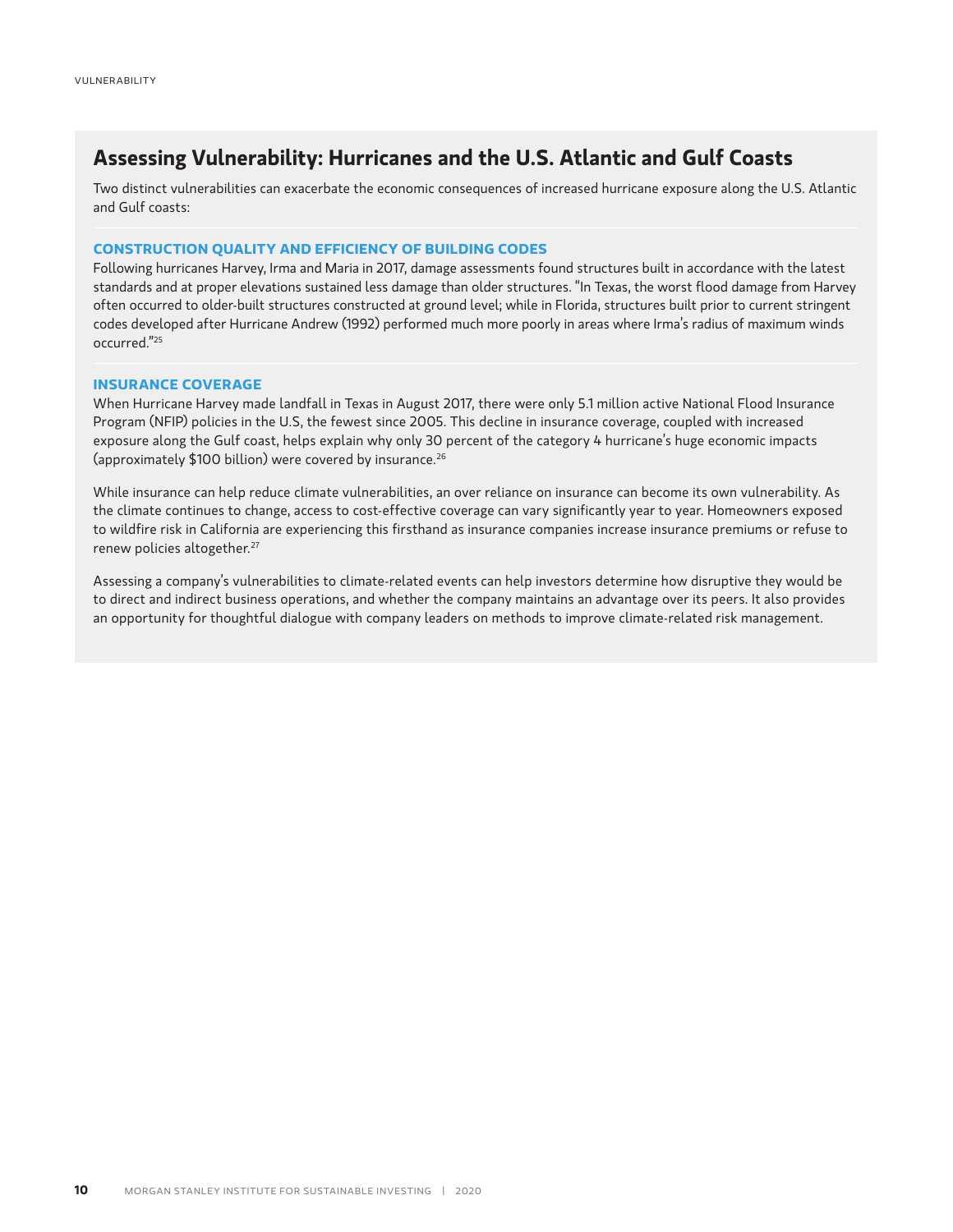# Investing in Climate Resilience

Climate vulnerability and resilience can serve as differentiating factors across a spectrum of sustainable and impact investing approaches, including restriction screening, environmental, social and governance (ESG) integration, thematic and impact investing, and shareholder engagement. As the availability of companies' climate-related risk and resilience data continues to improve, so too will investors' ability to fully act on the insights from their portfolio climate assessments.

Our three-dimensional climate risk assessment framework can provide investors with decision-useful information across a spectrum of sustainable investment approaches. By integrating

these climate-related risk and resilience insights, investors can develop a more nuanced understanding of risks and inform climate resilient investment strategies.

# **MITIGATE CLIMATE-RELATED RISKS**   $\longrightarrow$  **LEVERAGE CLIMATE OPPORTUNITIES**

As the availability of climate-related risk and resilience data improves, opportunities for investors to develop restriction screens will increase. Investors might consider limiting portfolio exposure to companies that have significant transition and/or physical climate vulnerabilities. This approach can help minimize exposure to climate-related risks and align investments with an investor's core values or environmental goals, but can limit one's investable universe and may not be appropriate for investors interested in more proactive climate adaptation or mitigation solutions.

Improved data availability will also increase climate resilience-focused ESG integration opportunities. Investors may be interested in using resilience metrics to identify companies with strong mitigation and adaptation efforts. Key indicators for leadership on climate resilience can include:

- Capital investments made or planned to align business models with science-based GHG emissions reduction targets
- Research and development investment in low emissions products and services

# **RESTRICTION SCREENING ESG INTEGRATION THEMATIC AND IMPACT INVESTING**

Investors interested in taking a more proactive approach to climate resilience can explore specific mitigation- or adaptation-focused themes or solutions:

- Clean energy and/or energy efficiency themed funds that can help mitigate GHG emissions through the products and services of the underlying fund holdings
- Municipal green bonds with climate adaptation-focused use of proceeds
- Sustainable infrastructure funds targeting mitigation and adaptation opportunities across infrastructure subsectors, including utilities, communication, energy and transportation

### **SHAREHOLDER ENGAGEMENT**

Shareholder engagement can provide investors the opportunity to discuss and influence corporate strategies to manage climate-related risk and resilience. Active dialogue with senior leadership can help companies conduct their own three-dimensional climate change assessments, set GHG emissions reduction targets and make investments that take advantage of opportunities to reduce climate vulnerabilities and enhance resilience.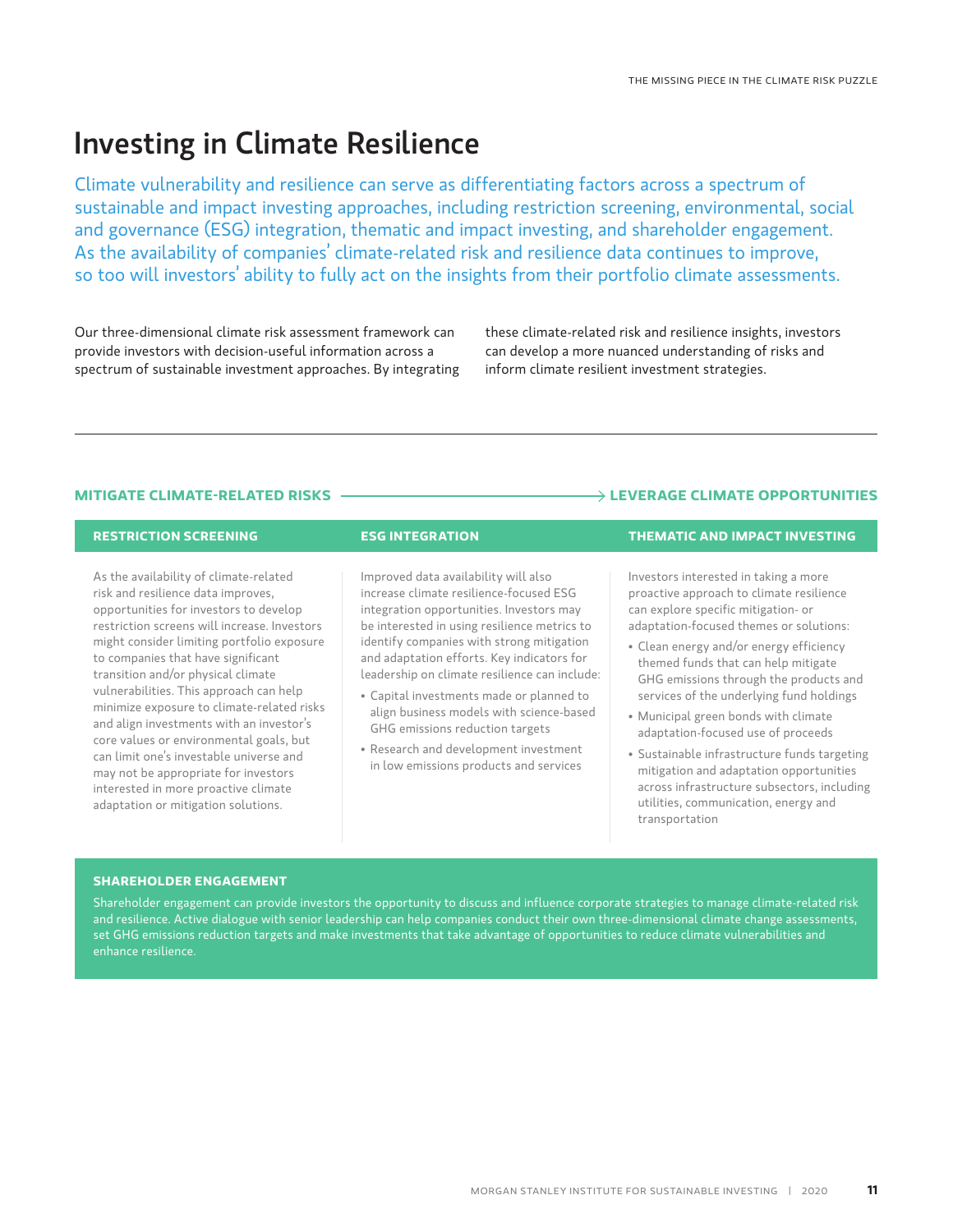# **Data Availability and Its Impact on Climate-Resilient Investing**

Efforts by organizations including the TCFD, SASB, the Climate Disclosure Standards Boards (CDSB), CDP and many others are helping to improve the quality and coverage of corporate climate-related risk and resilience data. These initiatives continue to advance environmental disclosure practices, drive collective understanding of climate-related risks and identify opportunities for investments in climate

resilience. Despite these efforts, access to certain climate change risk data continues to be a challenge. While the application of the three-dimensional assessment framework can be difficult with incomplete data, it can still provide investors with decision-useful information. Further, identifying these data gaps provides investors with important topics of conversation when engaging with company management.

# **Example Questions for Engaging Companies on Climate Risk and Resilience**

## **GOVERNANCE**

- Who is the most senior employee at your firm responsible for conducting climate risk assessments?
- What tools and resources does your firm provide employees to conduct assessments?

# **ASSESSMENT**

- Does your firm conduct regular climate risk assessments? How? At what frequency?
- How does your firm measure exposure to transition and physical climate events?
- How does your firm evaluate climate vulnerabilities?

## **RESILIENCE**

- How do company leaders use climate-related risk assessments to inform the firm's business continuity program, risk management systems and overall business strategy?
- Have climate-related risk assessments contributed to the way the firm considers business opportunities?

### **DISCLOSURE**

• Does your firm disclose the findings of its climate risk assessments to investors? If so, how? If not, what are the obstacles to doing so?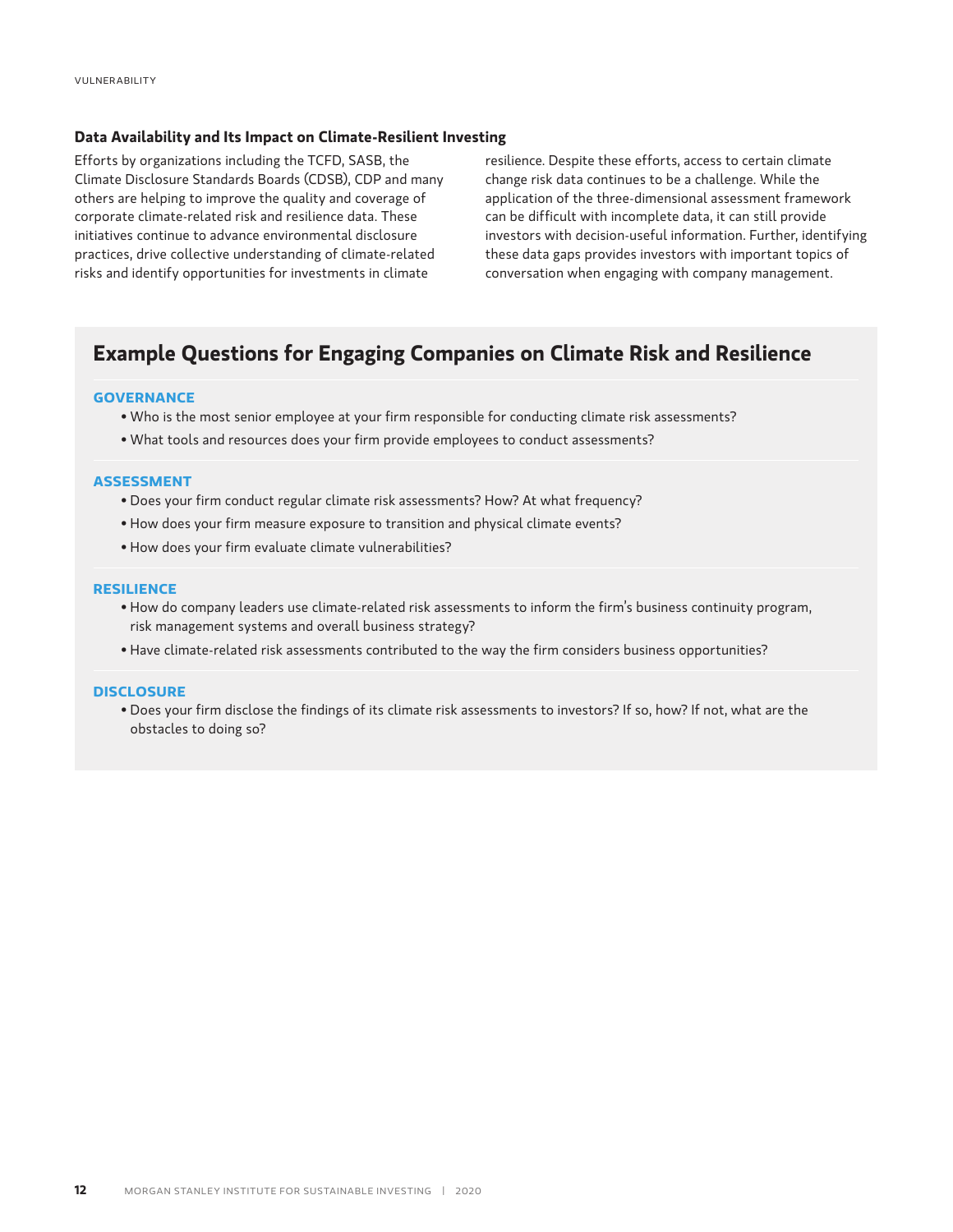# Conclusion

Developing a thorough understanding of climate-related risk and resilience is increasingly important as the economic impacts of climate change grow and global action to address it accelerates. The three-dimensional climate risk assessment framework presented here offers one way for investors to improve their understanding of climate-related risks and identify opportunities to mitigate their exposure and vulnerabilities through investments in climate resilience.

Mounting economic impacts, recent actions from financial regulators around the world and growing interest from institutional and retail investors are but a few factors motivating investment professionals to consider and act on the investment implications of climate change.

Our climate risk assessment framework is the latest effort by Morgan Stanley's Institute for Sustainable Investing to provide actionable tools and analysis for investors seeking to mitigate climate risk and promote a low-carbon future. Where traditional approaches for assessing climate-related risk have often been limited in scope, the three-dimensional assessment framework

encourages the application of systems-level thinking. It is designed to help improve investors' understanding of climaterelated risks and the estimation of its economic impacts and identify opportunities to build climate resilience through investments in mitigation and adaptation.

Morgan Stanley's Institute for Sustainable Investing is committed to exploring the various facets of climaterelated risk and resilience in ways that advance collective understanding throughout the investment and business communities.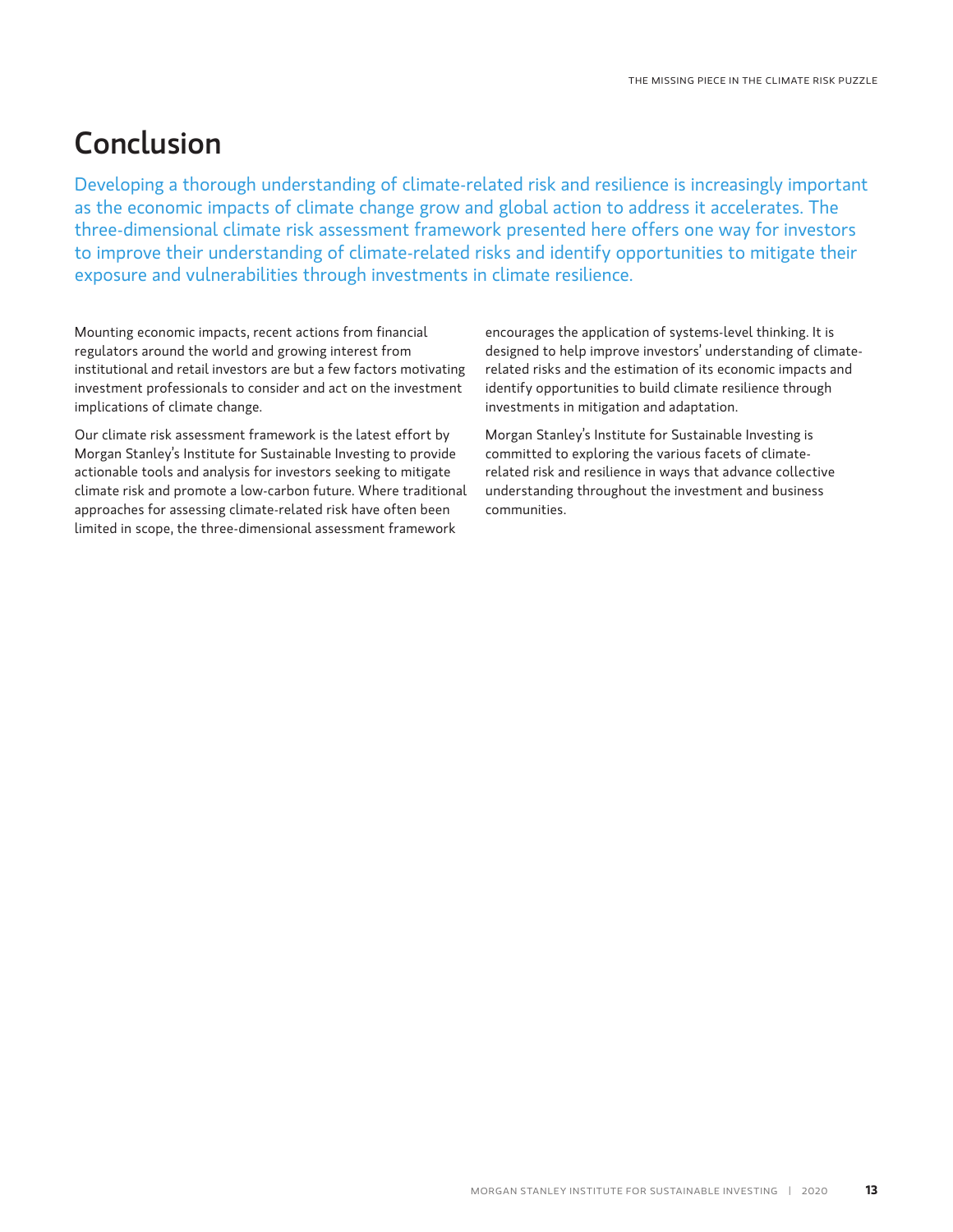# **Notes**

- 1 "Recommendations of the Task Force on Climate-related Financial Disclosures", Task Force on Climate-Related Financial Disclosure, 2017 ([https://www.fsb-tcfd.org/wp-content/uploads/2017/06/FINAL-](https://www.fsb-tcfd.org/wp-content/uploads/2017/06/FINAL-TCFD-Report-062817.pdf)[TCFD-Report-062817.pdf;](https://www.fsb-tcfd.org/wp-content/uploads/2017/06/FINAL-TCFD-Report-062817.pdf) accessed on 07/24/2019).
- 2 "Climate Change 2014: Impacts, Adaptation, and Vulnerability. Part A: Global and Sectoral Aspects", IPCC, 2014 ([https://www.ipcc.ch/](https://www.ipcc.ch/site/assets/uploads/2018/03/ar5_wgII_spm_en-1.pdf) [site/assets/uploads/2018/03/ar5\\_wgII\\_spm\\_en-1.pdf](https://www.ipcc.ch/site/assets/uploads/2018/03/ar5_wgII_spm_en-1.pdf), accessed on 06/23/2019).
- 3 NatCatSERVICE, MunichRe. [\(https://natcatservice.munichre.com/ove](https://natcatservice.munichre.com/overall/1?filter=eyJ5ZWFyRnJvbSI6MTk4MCwieWVhclRvIjoyMDE4LCJldmVudEZhbWlseUlkcyI6WzQsNSw3XX0%3D&type=1) [rall/1?filter=eyJ5ZWFyRnJvbSI6MTk4MCwieWVhclRvIjoyMDE4LCJl](https://natcatservice.munichre.com/overall/1?filter=eyJ5ZWFyRnJvbSI6MTk4MCwieWVhclRvIjoyMDE4LCJldmVudEZhbWlseUlkcyI6WzQsNSw3XX0%3D&type=1) [dmVudEZhbWlseUlkcyI6WzQsNSw3XX0%3D&type=1](https://natcatservice.munichre.com/overall/1?filter=eyJ5ZWFyRnJvbSI6MTk4MCwieWVhclRvIjoyMDE4LCJldmVudEZhbWlseUlkcyI6WzQsNSw3XX0%3D&type=1); accessed on 09/15/2019).
- 4 <https://www.ncdc.noaa.gov/billions/time-series>; accessed 04/17/2019.
- 5 "Climate Change Scenarios Implications for Strategic Asset Allocation", Mercer LLC, Carbon Trust, and International Finance Corporation, 2011 ([https://www.ifc.org/wps/wcm/connect/6544b84f](https://www.ifc.org/wps/wcm/connect/6544b84f-e183-4e45-9fdf-ec54ff611498/IFC_Brief_Mercer_web.pdf?MOD=AJPERES&CVID=jqeEzmy)[e183-4e45-9fdf-ec54ff611498/IFC\\_Brief\\_Mercer\\_web.](https://www.ifc.org/wps/wcm/connect/6544b84f-e183-4e45-9fdf-ec54ff611498/IFC_Brief_Mercer_web.pdf?MOD=AJPERES&CVID=jqeEzmy) [pdf?MOD=AJPERES&CVID=jqeEzmy](https://www.ifc.org/wps/wcm/connect/6544b84f-e183-4e45-9fdf-ec54ff611498/IFC_Brief_Mercer_web.pdf?MOD=AJPERES&CVID=jqeEzmy); accessed on 06/23/2019).
- 6 "Climate value at risk' of global financial assets", Nature Climate Change, Simon Dietz, Alex Bowen, Charlie Dixon & Philip Gradwell, 2016 ([https://www.nature.com/articles/nclimate2972;](https://www.nature.com/articles/nclimate2972) accessed on 07/15/2019).
- 7 "Supervisory Statement | SS3/19: Enhancing banks' and insurers' approaches to managing the financial risks from climate change", Bank of England Prudential Regulation Authority, 2019, ([https://](https://www.bankofengland.co.uk/-/media/boe/files/prudential-regulation/supervisory-statement/2019/ss319.pdf?la=en&hash=7BA9824BAC5FB313F42C00889D4E3A6104881C44) [www.bankofengland.co.uk/-/media/boe/files/prudential-regulation/](https://www.bankofengland.co.uk/-/media/boe/files/prudential-regulation/supervisory-statement/2019/ss319.pdf?la=en&hash=7BA9824BAC5FB313F42C00889D4E3A6104881C44) [supervisory-statement/2019/ss319.pdf?la=en&hash=7BA9824BAC5F](https://www.bankofengland.co.uk/-/media/boe/files/prudential-regulation/supervisory-statement/2019/ss319.pdf?la=en&hash=7BA9824BAC5FB313F42C00889D4E3A6104881C44) [B313F42C00889D4E3A6104881C44](https://www.bankofengland.co.uk/-/media/boe/files/prudential-regulation/supervisory-statement/2019/ss319.pdf?la=en&hash=7BA9824BAC5FB313F42C00889D4E3A6104881C44); accessed on 09/12/19).
- 8 "A Call for Action: Climate Change as a Source of Financial Risk", Network for Greening the Financial System, 2019 ([https://www.](https://www.banque-france.fr/sites/default/files/media/2019/04/17/ngfs_first_comprehensive_report_-_17042019_0.pdf) [banque-france.fr/sites/default/files/media/2019/04/17/ngfs\\_first\\_](https://www.banque-france.fr/sites/default/files/media/2019/04/17/ngfs_first_comprehensive_report_-_17042019_0.pdf) [comprehensive\\_report\\_-\\_17042019\\_0.pdf;](https://www.banque-france.fr/sites/default/files/media/2019/04/17/ngfs_first_comprehensive_report_-_17042019_0.pdf) accessed on 12/16/2019).
- 9 "How Environmental And Climate Risks And Opportunities Factor Into Global Corporate Ratings - An Update", S&P Global Ratings, 2017 ([https://www.spratings.com/documents/20184/1634005/How+Envi](https://www.spratings.com/documents/20184/1634005/How+Environmental+And+Climate+Risks+And+Opportunities+Factor+Into+Global+Corporate+Ratings+-+An+Update/5119c3fa-7901-4da2-bc90-9ad6e1836801) [ronmental+And+Climate+Risks+And+Opportunities+Factor+Into+G](https://www.spratings.com/documents/20184/1634005/How+Environmental+And+Climate+Risks+And+Opportunities+Factor+Into+Global+Corporate+Ratings+-+An+Update/5119c3fa-7901-4da2-bc90-9ad6e1836801) [lobal+Corporate+Ratings+-+An+Update/5119c3fa-7901-4da2-bc90-](https://www.spratings.com/documents/20184/1634005/How+Environmental+And+Climate+Risks+And+Opportunities+Factor+Into+Global+Corporate+Ratings+-+An+Update/5119c3fa-7901-4da2-bc90-9ad6e1836801) [9ad6e1836801](https://www.spratings.com/documents/20184/1634005/How+Environmental+And+Climate+Risks+And+Opportunities+Factor+Into+Global+Corporate+Ratings+-+An+Update/5119c3fa-7901-4da2-bc90-9ad6e1836801); accessed on 07/11/2019).
- 10 "Research Announcement: Moody's requests feedback on a new carbon transition risk assessment tool for rated companies", Moody's, 2019 ([https://www.moodys.com/research/Moodys-requests](https://www.moodys.com/research/Moodys-requests-feedback-on-a-new-carbon-transition-risk-assessment--PBC_1171112)[feedback-on-a-new-carbon-transition-risk-assessment--PBC\\_1171112](https://www.moodys.com/research/Moodys-requests-feedback-on-a-new-carbon-transition-risk-assessment--PBC_1171112); access on 08/01/2019).
- 11 Resilient Business, Resilient World: A research framework for privatesector leadership on climate adaptation", BSR, 2018 ([https://www.](https://www.bsr.org/en/our-insights/report-view/resilient-business-resilient-world-private-sector-climate-adaptation) [bsr.org/en/our-insights/report-view/resilient-business-resilient-world](https://www.bsr.org/en/our-insights/report-view/resilient-business-resilient-world-private-sector-climate-adaptation)[private-sector-climate-adaptation](https://www.bsr.org/en/our-insights/report-view/resilient-business-resilient-world-private-sector-climate-adaptation); accessed on 04/22/2019).
- 12 "Weathering the Storm: Integrating Climate resilience into Real Assets Investing", Morgan Stanley, 2018 ([https://www.](https://www.morganstanley.com/im/publication/insights/investment-insights/ii_weatheringthestorm_us.pdf?1573668124399) [morganstanley.com/im/publication/insights/investment-insights/](https://www.morganstanley.com/im/publication/insights/investment-insights/ii_weatheringthestorm_us.pdf?1573668124399) [ii\\_weatheringthestorm\\_us.pdf?1573668124399](https://www.morganstanley.com/im/publication/insights/investment-insights/ii_weatheringthestorm_us.pdf?1573668124399); accessed on 07/22/2019).
- 13 "Major Risk or Rosy Opportunity: Are companies ready for climate change?", CDP, 2019 [\(https://www.cdp.net/en/research/global](https://www.cdp.net/en/research/global-reports/global-climate-change-report-2018/climate-report-risks-and-opportunities#35505b1e1102af23bcf4bfc4efba2ab3)[reports/global-climate-change-report-2018/climate-report-risks-and](https://www.cdp.net/en/research/global-reports/global-climate-change-report-2018/climate-report-risks-and-opportunities#35505b1e1102af23bcf4bfc4efba2ab3)[opportunities#35505b1e1102af23bcf4bfc4efba2ab3](https://www.cdp.net/en/research/global-reports/global-climate-change-report-2018/climate-report-risks-and-opportunities#35505b1e1102af23bcf4bfc4efba2ab3); accessed on 07/29/2019).
- 14 "Major Risk or Rosy Opportunity: Are companies ready for climate change?", CDP, 2019 [\(https://www.cdp.net/en/research/global](https://www.cdp.net/en/research/global-reports/global-climate-change-report-2018/climate-report-risks-and-opportunities#35505b1e1102af23bcf4bfc4efba2ab3)[reports/global-climate-change-report-2018/climate-report-risks-and](https://www.cdp.net/en/research/global-reports/global-climate-change-report-2018/climate-report-risks-and-opportunities#35505b1e1102af23bcf4bfc4efba2ab3)[opportunities#35505b1e1102af23bcf4bfc4efba2ab3](https://www.cdp.net/en/research/global-reports/global-climate-change-report-2018/climate-report-risks-and-opportunities#35505b1e1102af23bcf4bfc4efba2ab3); accessed on 07/29/2019).
- 15 "Resilient Business, Resilient World: A research framework for private-sector leadership on climate adaptation", BSR, 2018 [\(https://](https://www.bsr.org/en/our-insights/report-view/resilient-business-resilient-world-private-sector-climate-adaptation) [www.bsr.org/en/our-insights/report-view/resilient-business-resilient](https://www.bsr.org/en/our-insights/report-view/resilient-business-resilient-world-private-sector-climate-adaptation)[world-private-sector-climate-adaptation;](https://www.bsr.org/en/our-insights/report-view/resilient-business-resilient-world-private-sector-climate-adaptation) accessed on 04/22/2019).
- 16 "Climate Risk Technical Bulletin", SASB, 2016 [\(https://library.sasb.](https://www.sasb.org/knowledge-hub/climate-risk-technical-bulletin/) [org/climate-risk-technical-bulletin/;](https://www.sasb.org/knowledge-hub/climate-risk-technical-bulletin/) accessed on 07/16/2019).
- 17 "Managing The Risks Of Extreme Events And Disasters To Advance Climate Change Adaptation", IPCC, 2012 ([https://www.ipcc.ch/site/](https://www.ipcc.ch/site/assets/uploads/2018/03/SREX_Full_Report-1.pdf) [assets/uploads/2018/03/SREX\\_Full\\_Report-1.pdf](https://www.ipcc.ch/site/assets/uploads/2018/03/SREX_Full_Report-1.pdf); accessed on 06/22/19).
- 18 "State of the Climate in 2012", Bulletin of the American Meteorological Society, Jessica Blunden, Derek S. Arndt, 2012 ([https://www1.ncdc.noaa.gov/pub/data/cmb/bams-sotc/climate](https://www1.ncdc.noaa.gov/pub/data/cmb/bams-sotc/climate-assessment-2011-lo-rez.pdf)[assessment-2011-lo-rez.pdf](https://www1.ncdc.noaa.gov/pub/data/cmb/bams-sotc/climate-assessment-2011-lo-rez.pdf); accessed on 08/04/2019).
- 19 "Continental U.S. Hurricane Landfall Frequency and Associated Damage: Observations and Future Risks", American Meteorological Society, Philip J. Klotzbach, Steven G. Bowen, Roger Pielke Jr., and Michael Bell, 2018. [\(https://journals.ametsoc.org/doi/pdf/10.1175/](https://journals.ametsoc.org/doi/pdf/10.1175/BAMS-D-17-0184.1) [BAMS-D-17-0184.1](https://journals.ametsoc.org/doi/pdf/10.1175/BAMS-D-17-0184.1); accessed on 08/04/2019).
- 20 "Continental U.S. Hurricane Landfall Frequency and Associated Damage: Observations and Future Risks", American Meteorological Society, Philip J. Klotzbach, Steven G. Bowen, Roger Pielke Jr., and Michael Bell, 2018. [\(https://journals.ametsoc.org/doi/pdf/10.1175/](https://journals.ametsoc.org/doi/pdf/10.1175/BAMS-D-17-0184.1) [BAMS-D-17-0184.1](https://journals.ametsoc.org/doi/pdf/10.1175/BAMS-D-17-0184.1); accessed on 08/04/2019).
- 21 "Assessing Exposure to Climate Risk in U.S. Municipalities", Four Twenty Seven, 2018 [\(https://427mt.com/wp-content/](https://427mt.com/wp-content/uploads/2018/05/427-Muni-Risk-Paper-May-2018-1.pdf) [uploads/2018/05/427-Muni-Risk-Paper-May-2018-1.pdf](https://427mt.com/wp-content/uploads/2018/05/427-Muni-Risk-Paper-May-2018-1.pdf); accessed on 07/28/2019).
- 22 "Continental U.S. Hurricane Landfall Frequency and Associated Damage: Observations and Future Risks", American Meteorological Society, Philip J. Klotzbach, Steven G. Bowen, Roger Pielke Jr., and Michael Bell, 2018. [\(https://journals.ametsoc.org/doi/pdf/10.1175/](https://journals.ametsoc.org/doi/pdf/10.1175/BAMS-D-17-0184.1) [BAMS-D-17-0184.1](https://journals.ametsoc.org/doi/pdf/10.1175/BAMS-D-17-0184.1); accessed on 08/04/2019).
- 23 "Managing The Risks Of Extreme Events And Disasters To Advance Climate Change Adaptation", IPCC, 2012 ([https://www.ipcc.ch/site/](https://www.ipcc.ch/site/assets/uploads/2018/03/SREX_Full_Report-1.pdf) [assets/uploads/2018/03/SREX\\_Full\\_Report-1.pdf](https://www.ipcc.ch/site/assets/uploads/2018/03/SREX_Full_Report-1.pdf); accessed on 06/22/19).
- 24 "Managing The Risks Of Extreme Events And Disasters To Advance Climate Change Adaptation", IPCC, 2012 ([https://www.ipcc.ch/site/](https://www.ipcc.ch/site/assets/uploads/2018/03/SREX_Full_Report-1.pdf) [assets/uploads/2018/03/SREX\\_Full\\_Report-1.pdf](https://www.ipcc.ch/site/assets/uploads/2018/03/SREX_Full_Report-1.pdf); accessed on 06/22/19).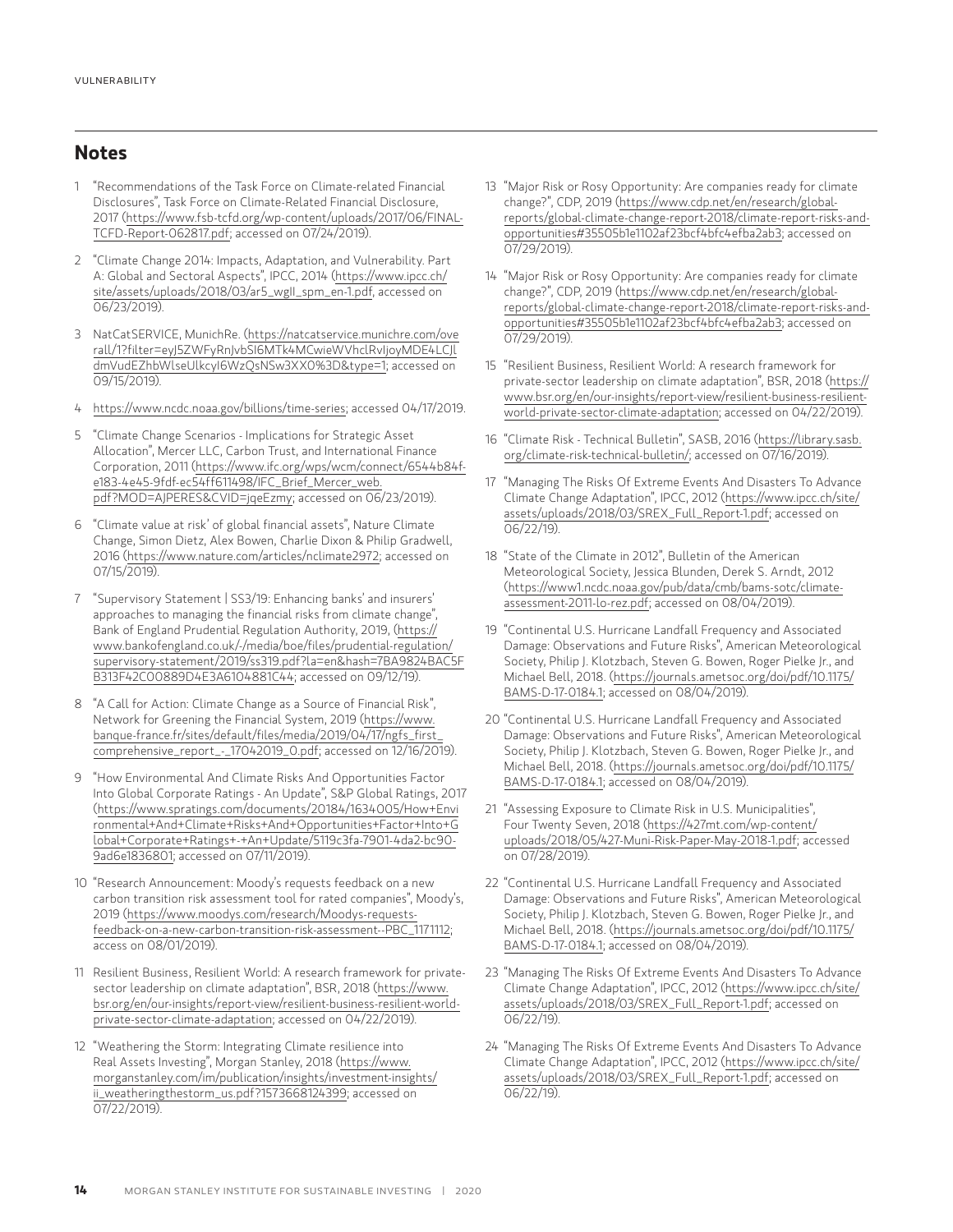- 25 "Managing The Risks Of Extreme Events And Disasters To Advance Climate Change Adaptation", IPCC, 2012 ([https://www.ipcc.ch/site/](https://www.ipcc.ch/site/assets/uploads/2018/03/SREX_Full_Report-1.pdf) [assets/uploads/2018/03/SREX\\_Full\\_Report-1.pdf](https://www.ipcc.ch/site/assets/uploads/2018/03/SREX_Full_Report-1.pdf); accessed on 06/22/19).
- 26 "Managing The Risks Of Extreme Events And Disasters To Advance Climate Change Adaptation", IPCC, 2012 ([https://www.ipcc.ch/site/](https://www.ipcc.ch/site/assets/uploads/2018/03/SREX_Full_Report-1.pdf) [assets/uploads/2018/03/SREX\\_Full\\_Report-1.pdf](https://www.ipcc.ch/site/assets/uploads/2018/03/SREX_Full_Report-1.pdf); accessed on 06/22/19).
- 27 "As Wildfires Get Worse, Insurers Pull Back from Riskiest Areas", The New York Times, 2019, ([https://www.nytimes.com/2019/08/20/](https://www.nytimes.com/2019/08/20/climate/fire-insurance-renewal.html?searchResultPosition=4) [climate/fire-insurance-renewal.html?searchResultPosition=4;](https://www.nytimes.com/2019/08/20/climate/fire-insurance-renewal.html?searchResultPosition=4) accessed on 08/25/2019).
- 28 "Hurricane Damage in Puerto Rico Leads to Fears of Drug Shortages Nationwide", The New York Times, 2017 [\(https://www.nytimes.](https://www.nytimes.com/2017/10/04/health/puerto-rico-hurricane-maria-pharmaceutical-manufacturers.html) [com/2017/10/04/health/puerto-rico-hurricane-maria-pharmaceutical](https://www.nytimes.com/2017/10/04/health/puerto-rico-hurricane-maria-pharmaceutical-manufacturers.html)[manufacturers.html;](https://www.nytimes.com/2017/10/04/health/puerto-rico-hurricane-maria-pharmaceutical-manufacturers.html) accessed on 09/15/2019).
- 29 "Hospitals face critical shortage of IV bags due to Puerto Rico hurricane", The Guardian, 2018 ([https://www.theguardian.com/](https://www.theguardian.com/us-news/2018/jan/10/hurricane-maria-puerto-rico-iv-bag-shortage-hospitals) [us-news/2018/jan/10/hurricane-maria-puerto-rico-iv-bag-shortage](https://www.theguardian.com/us-news/2018/jan/10/hurricane-maria-puerto-rico-iv-bag-shortage-hospitals)[hospitals](https://www.theguardian.com/us-news/2018/jan/10/hurricane-maria-puerto-rico-iv-bag-shortage-hospitals); accessed on 06/14/2019).
- 30 "Hurricane Damage in Puerto Rico Leads to Fears of Drug Shortages Nationwide", The New York Times, 2017 [\(https://www.nytimes.](https://www.nytimes.com/2017/10/04/health/puerto-rico-hurricane-maria-pharmaceutical-manufacturers.html) [com/2017/10/04/health/puerto-rico-hurricane-maria-pharmaceutical](https://www.nytimes.com/2017/10/04/health/puerto-rico-hurricane-maria-pharmaceutical-manufacturers.html)[manufacturers.html;](https://www.nytimes.com/2017/10/04/health/puerto-rico-hurricane-maria-pharmaceutical-manufacturers.html) accessed on 06/14/2019).
- 31 "Business in a Climate-Constrained World: Catalyzing a climateresilient future through the power of the private sector", Cameron, E; Erickson, C; and Schuchard, R, BSR, 2014 [\(https://www.bsr.org/](https://www.bsr.org/reports/BSR_Business_in_a_Climate_Constrained_World_Report.pdf) [reports/BSR\\_Business\\_in\\_a\\_Climate\\_Constrained\\_World\\_Report.](https://www.bsr.org/reports/BSR_Business_in_a_Climate_Constrained_World_Report.pdf) [pdf;](https://www.bsr.org/reports/BSR_Business_in_a_Climate_Constrained_World_Report.pdf) accessed on 09/19/2019).

# **Acknowledgments**

This report was developed and produced by the Morgan Stanley Institute for Sustainable Investing in collaboration with BSR. It was written in partnership by the Morgan Stanley Institute for Sustainable Investing, Edward Cameron, Emilie Prattico, David Korngold, David Wei and Gareth Scheerder. It is informed by an earlier work published by BSR, "Resilient Business, Resilient World: A research framework for private-sector leadership on climate adaptation."

Final content and decision making in this report was the sole responsibility of the Morgan Stanley Institute for Sustainable Investing, and may not fully represent the views of the authors or reviewers.